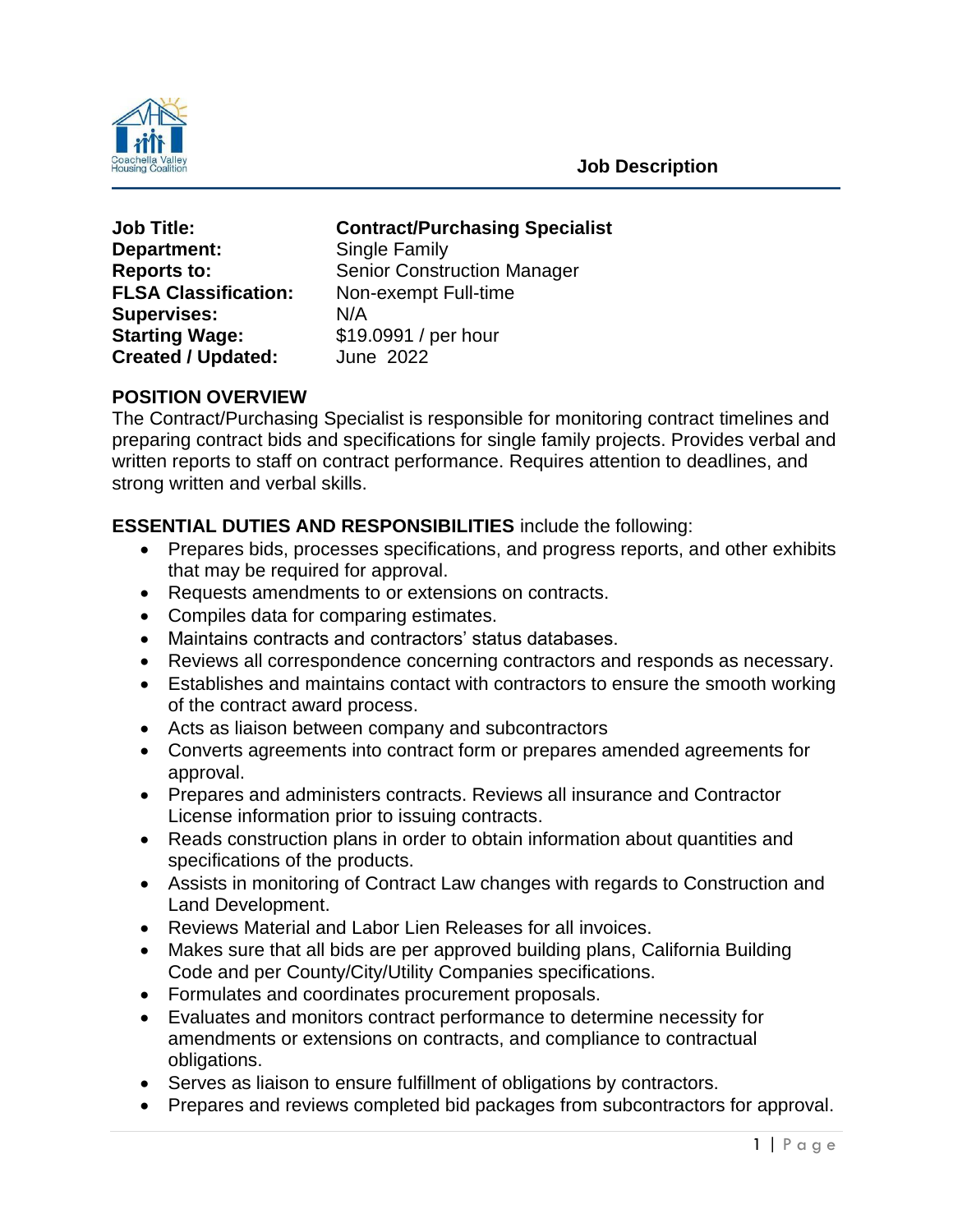## **QUALIFICATIONS**

To perform this job successfully, an individual must be highly organized in workflow and highly accurate in record keeping tasks; Able to effectively manage multiple priorities, prioritize work assignments and meet deadlines, with excellent follow through on assigned work; Interest and willingness to work well with low-income housing assistance program agency and lender representatives; Have strong written and verbal skills and must have reliable transportation; Valid CA driver's license and maintain and provide proof of valid auto insurance per personnel plan.

The requirements listed above are representative of the knowledge, skill, and/or ability required. Reasonable accommodations may be made to enable individuals with disabilities to perform the essential functions.

#### **Education and/or Experience**

• Bachelor's Degree (BA) in Accounting or Business Administration from an accredited university/college, or a combination of education and 3-5 years proven experience in a related field.

#### **Required Technical Skills**

- Strong word processing and spreadsheets skills.
- Working knowledge of computers, and most used business software to include, Microsoft Word, Excel, Outlook, PowerPoint.

#### **Required Licenses/Certifications**

• Valid California Driver's license

### **Other Skills and Abilities**

- Must have general knowledge of residential construction process, sequencing of trades and ability to read civil engineering (site plans), utility improvements plans, construction documents. Must have general knowledge of construction material specifications.
- Ability to write routine reports and correspondence. Ability to speak effectively before CVHC's customers or employees of the organization.
- Must be able to add, subtract, multiply, and divide in all units of measure, using whole numbers, common fractions, and decimals. Ability to compute rate, ratio, and percent and to draw and interpret bar graphs.
- Ability to calculate figures and amounts such as discounts, interest, proportions, percentages, area, circumference, and volume. Ability to apply concepts of basic algebra and geometry.
- Ability to apply common sense understanding to carry out instructions furnished in written, oral, or diagram form. Ability to deal with problems involving several concrete variables in standardized situations.

#### **PHYSICAL DEMANDS**

The physical demands described on the attached "Physical Demands of Position" chart are representative of those that must be met by an employee to successfully perform the essential functions of this job. Reasonable accommodations may be made to enable individuals with disabilities to perform the essential functions. See attached "*Physical Demands of the Position.*